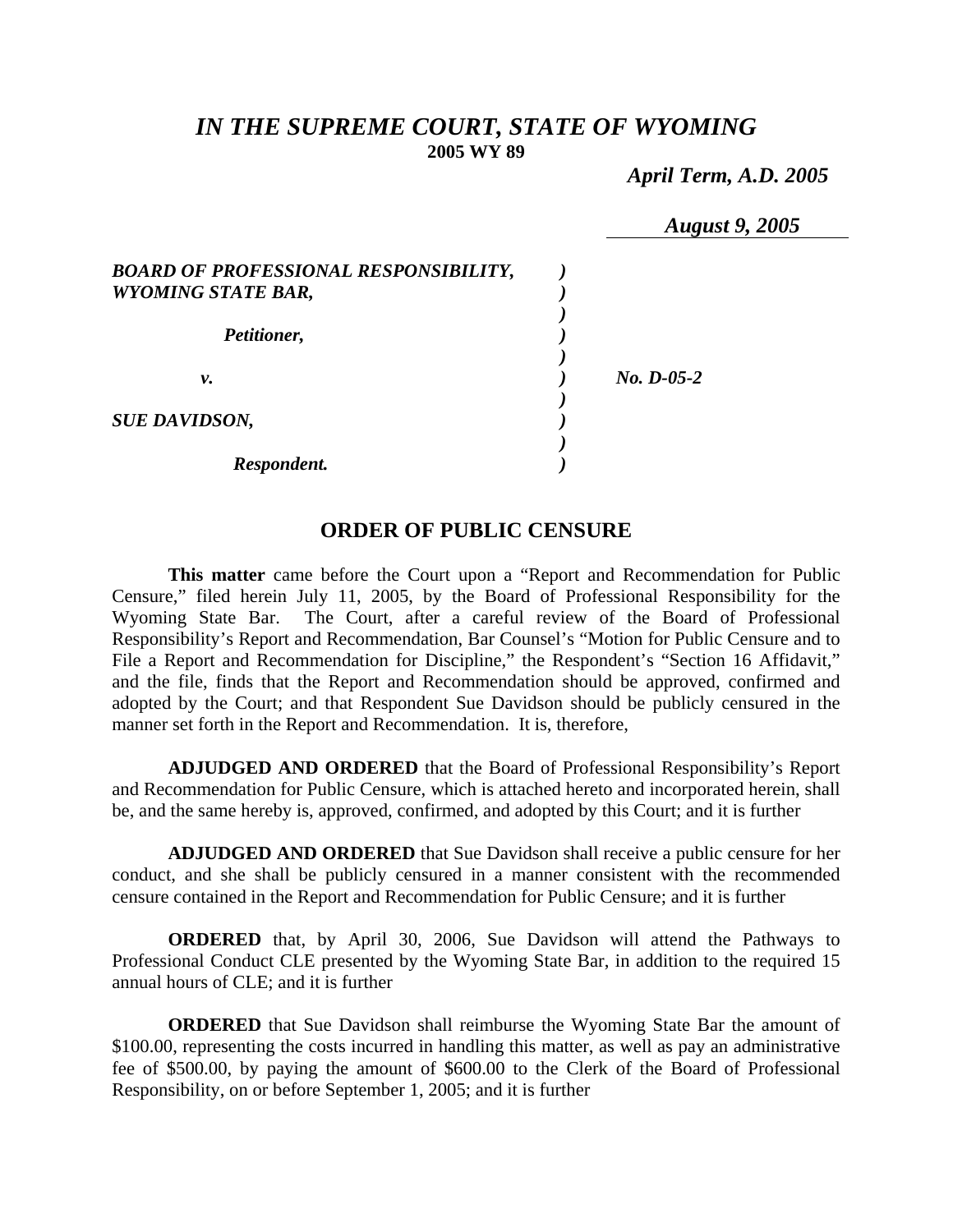**ORDERED** that the Clerk of this Court shall docket this Order of Public Censure, along with the incorporated Report and Recommendation for Public Censure, as a matter coming regularly before this Court as a public record provided, however, that the Respondent's Section 16 Affidavit shall not be publicly disclosed nor made available for use in any other proceeding, except upon order of this Court; and it is further

**ORDERED** that, pursuant to Rule 4(c) of the Disciplinary Code for the Wyoming State Bar, this Order of Public Censure, along with the incorporated Report and Recommendation for Public Censure, shall be published in the Wyoming Reporter and the Pacific Reporter.

**DATED** this 4th day of August, 2005.

## **BY THE COURT:**

 /s/ William U. Hill **WILLIAM U. HILL Chief Justice**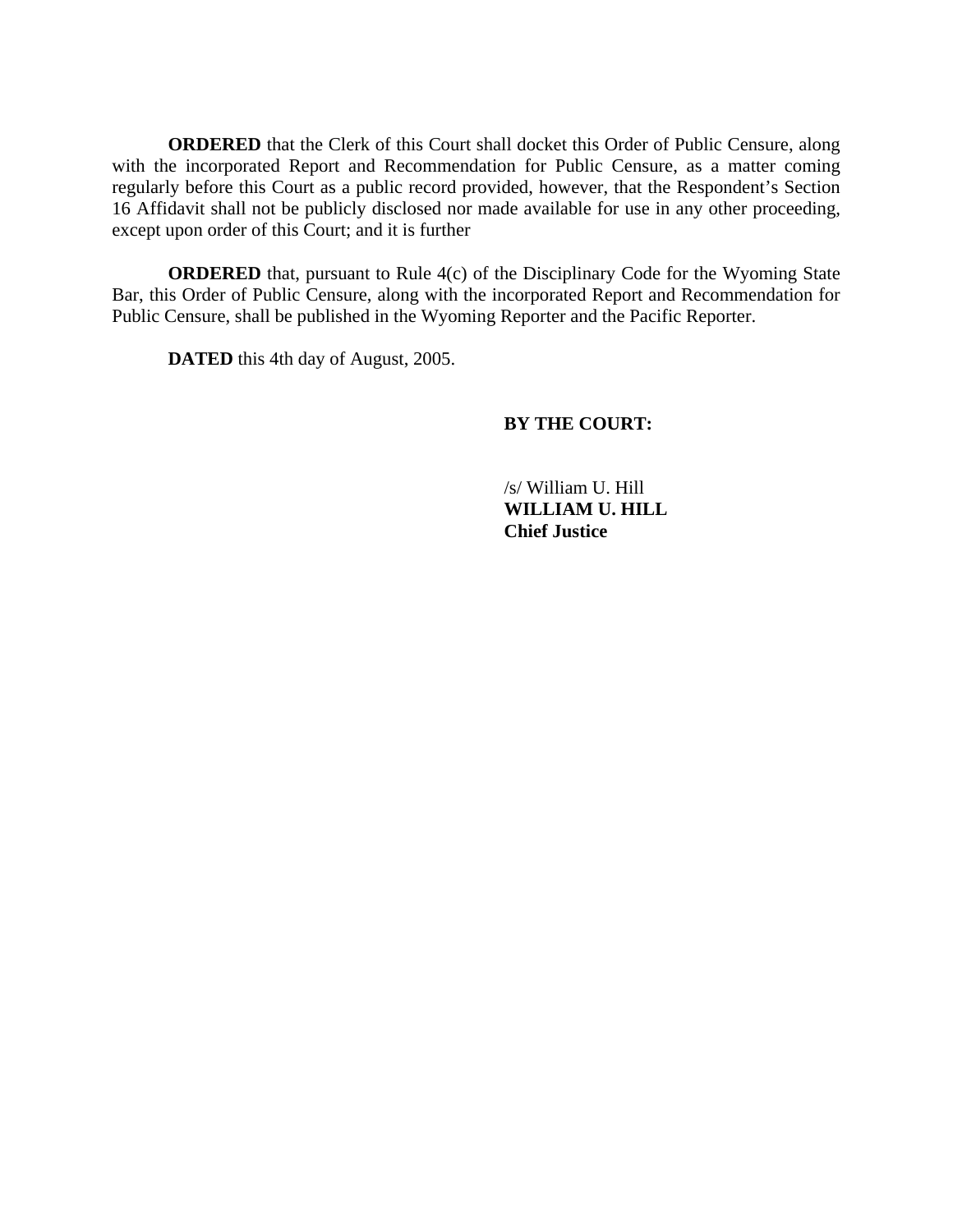### **BEFORE THE BOARD OF PROFESSIONAL RESPONSIBILITY** IN THE SUPREME COURT<br>STATE OF WYOMING<br>FILED **WYOMING STATE BAR STATE OF WYOMING**

 $D - 85 - 3$ 

| In the matter of                | <b>JUL 1 1 2005</b> |
|---------------------------------|---------------------|
| <b>SUE DAVIDSON.</b>            |                     |
| <i>WSB Attorney No. 5-1687,</i> | Docket No. 2004-18  |
| Respondent.                     | JUDY PACHECO, CLERK |

#### REPORT AND RECOMMENDATION FOR PUBLIC CENSURE

The Board of Professional Responsibility makes the following report and recommendation for public censure, with its findings of fact, conclusions of law, and recommendation to the Supreme Court of Wyoming:

### **FINDINGS OF FACT**

1. Respondent Sue Davidson is currently an active member of the Wyoming State Bar and has been since 1978. Respondent resides in Cheyenne, Wyoming.

2. In July 2003, Respondent's client, DBL Holdings, LLC, through its agent, Drew Dolan, engaged Respondent to perform legal services relating to evictions. DBL and Respondent entered into a contract, by the terms of which BDL was to pay all submitted bills within 25 days of receipt. DBL did not go that. Respondent was asked by DBL, through employee Dea Cox, to also do collections from the evictions.

3. In November 2003, Respondent's firm began to receive garnishment checks on behalf of DBL. Respondent notified DBL each time a garnishment check was received.

 $\mathbf{1}$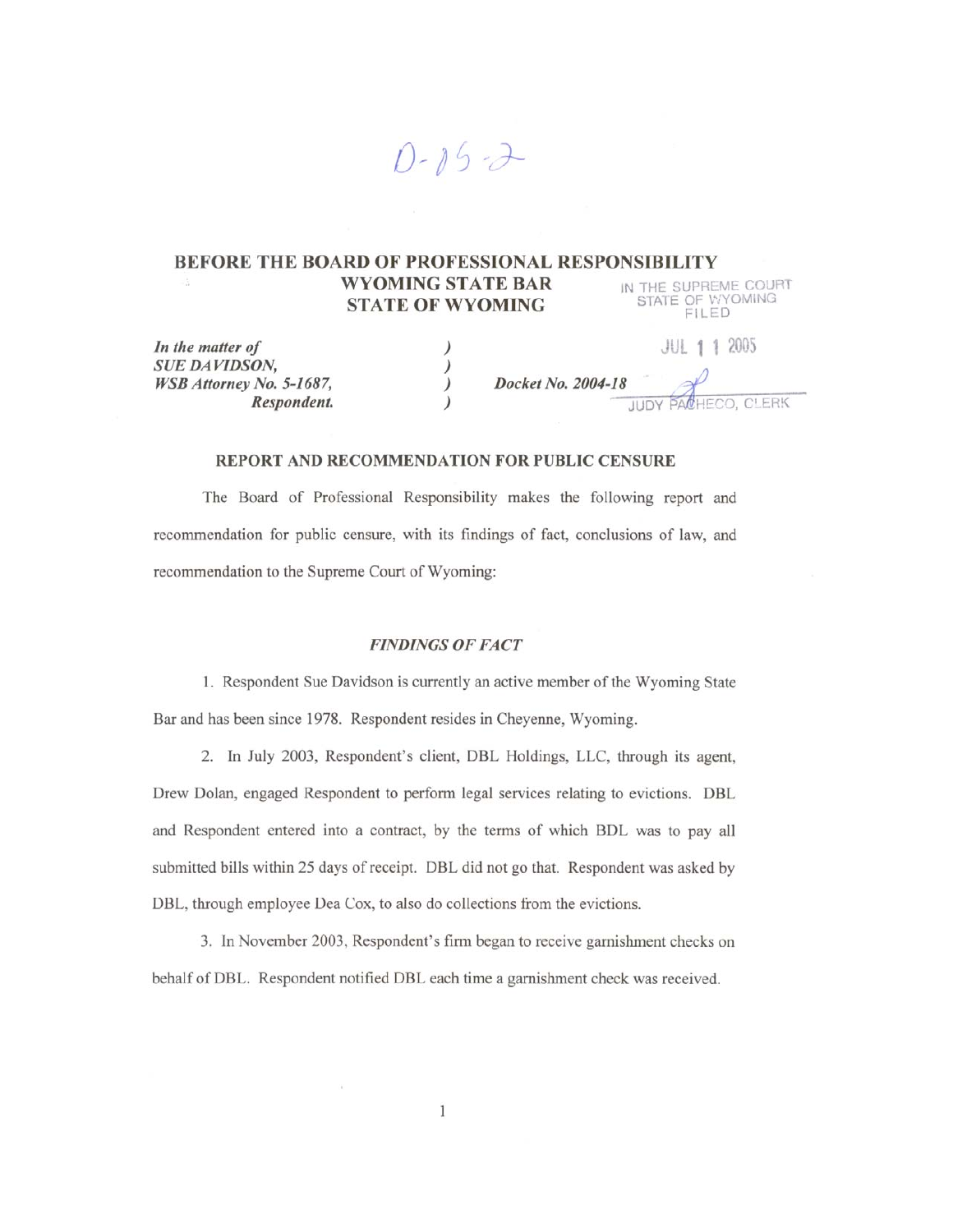4. After seeing the first garnishment check, Cox authorized Respondent to deposit the garnishment checks in the firm's trust account, which Respondent did. Thereafter, Cox was orally advised each time a garnishment check was received.

5. At the outset of this relationship, a firm employee was instructed to provide an accounting of the trust funds to DBL with the regular monthly billing statements. Approximately 2 weeks later, Respondent discovered the employee had not done so. The accounting was then sent to DBL that same day.

6. When DBL requested that Respondent pay it the garnishment funds, I informed DBL, first orally then in writing, that she was holding the funds as security for the unpaid attorney fees. Respondent did not send a formal notice of lien as required by W.S. §29-1-102(b).

7. When DBL admitted that the attorney fees were owed, Respondent paid her firm from DBL's trust monies without DBL's approval.

8. Respondent agrees that taking her legal fees from the trust account without client permission was a violation of Rule 1.15(d) of the Wyoming Rules of Professional Conduct.

#### **CONCLUSIONS OF LAW**

9. Standard 4.13 of the ABA Standards for Imposing Lawyer Sanctions discusses the acts which result in a public censure for violations of Rules 1.15: "Reprimand [or public censure] is generally appropriate when a lawyer is negligent in dealing with client property, and causes injury or potential injury to a client."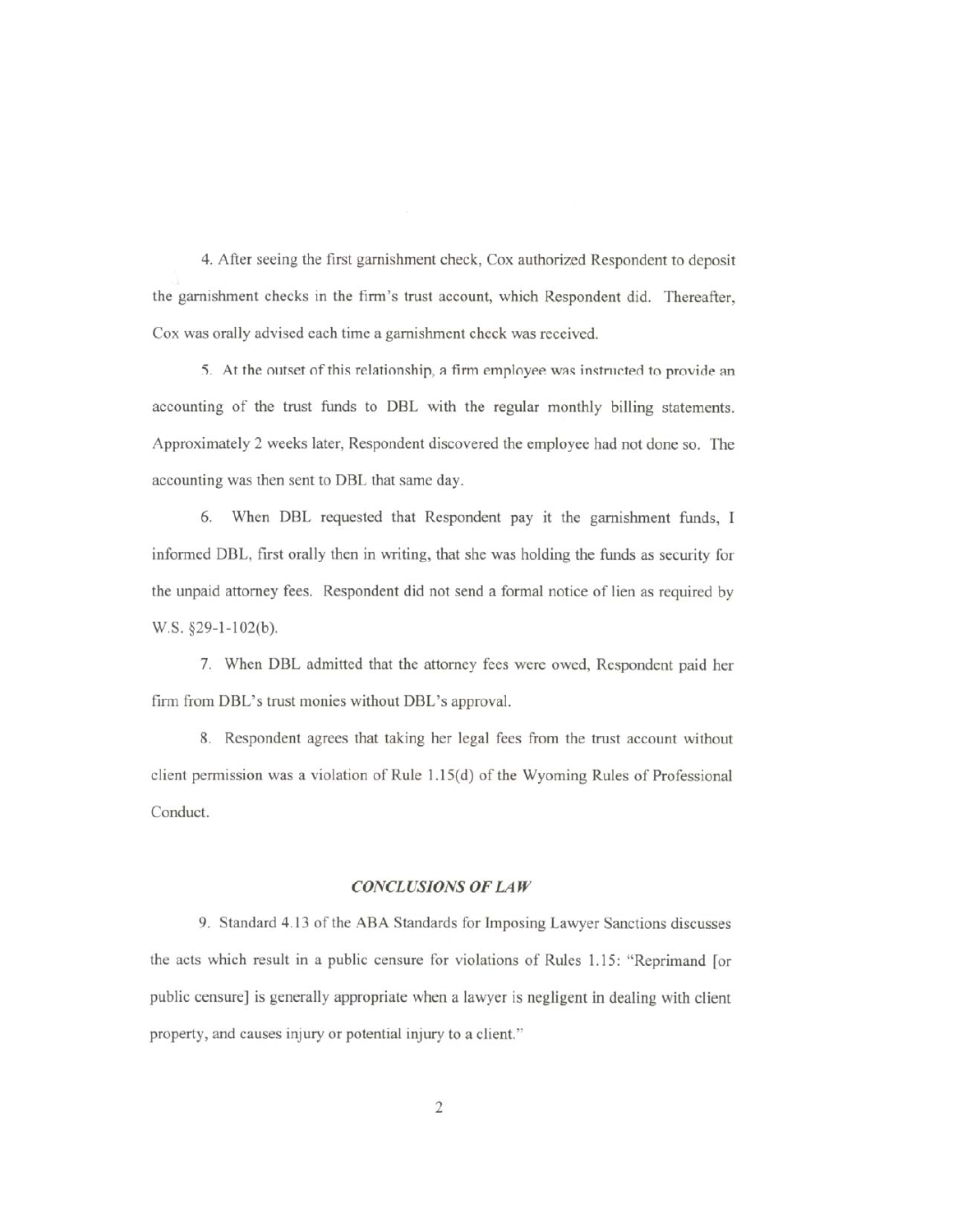10. ABA Standards for Imposing Lawyer Sanctions 9.1 provides for consideration of aggravating and mitigating circumstances in deciding on an appropriate sanction. Section 9.21 defines aggravating circumstances as "any consideration, or factors that may justify an increase in the degree of discipline to be imposed." Section 9.31 defines mitigating circumstances as "any considerations, or factors that may justify a reduction in the degree of discipline to be imposed."

a. Applicable aggravating factors in this case are:

i. Section 9.22 (i)---substantial experience in the practice of law.

b. Applicable mitigating factors are:

i. Section 9.32 (a)---absence of a prior disciplinary record;

### RECOMMENDATION TO THE SUPREME COURT OF WYOMING

As an appropriate sanction for her violations of Wyoming Rules of 11.

Professional Conduct:

a. REspondent should receive a public censure which states as follows:

"Cheyenne Attorney Sue Davidson received a formal public censure by order of the Wyoming Supreme Court on

Ms. Davidson and her client entered into a contact. By the terms of the contract, her client was to pay all submitted billing statements within 25 days after receipt. The client did not pay the billing statements as agreed by contract.

Ms. Davidson received garnishment funds for the client. The client was shown the garnished funds, and as agreed by the client, the garnished funds were deposited into the law firm's trust account. When the client admitted that Ms. Davidson's legal fees were due and owing, Ms. Davidson offset the legal fees that were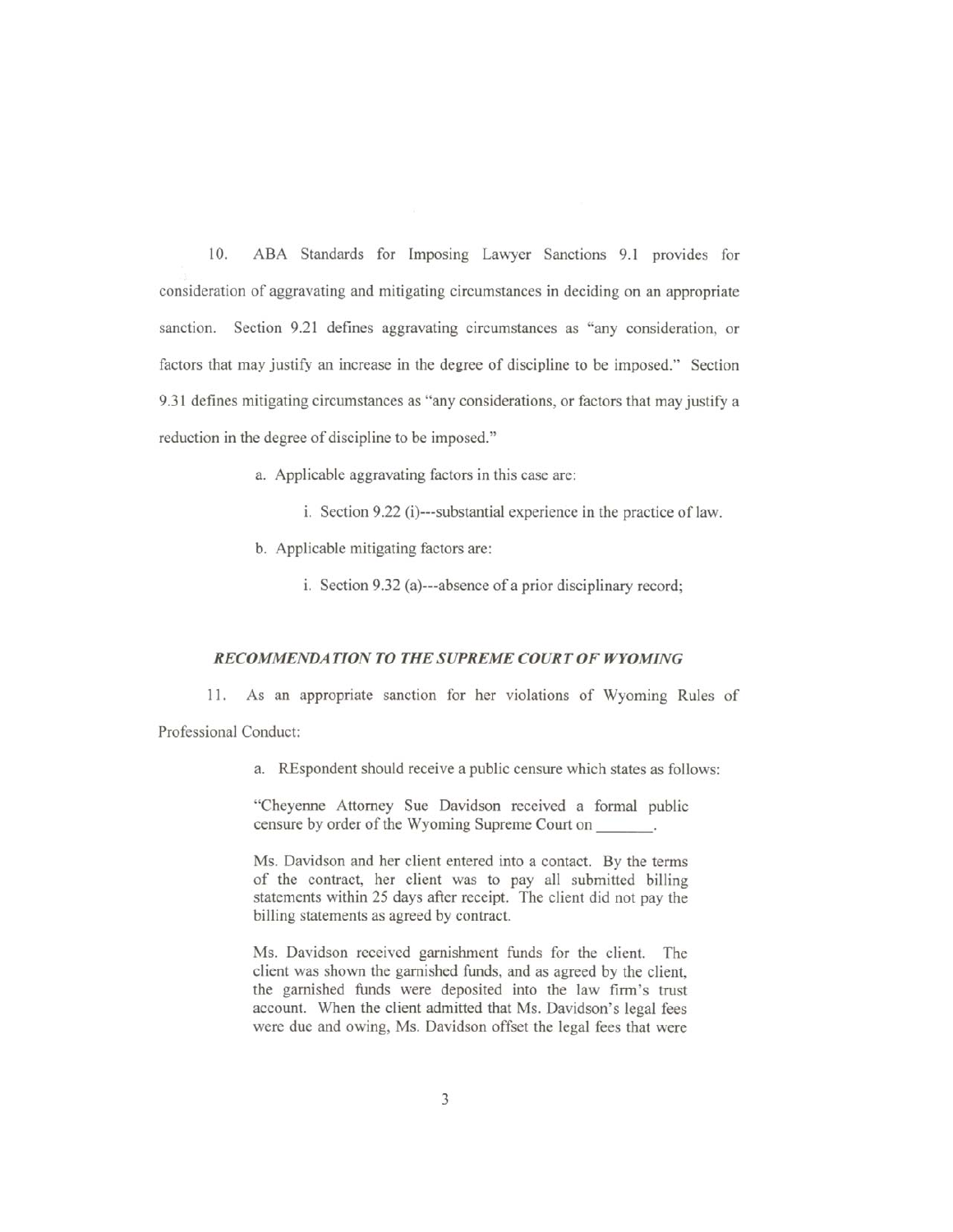due out of the garnished funds without express authority from her client.

The Wyoming Rules of Professional Conduct regulate the conduct of Wyoming attorneys. In offsetting her fees out of funds held for her client without obtaining client permission, Ms. Davidson violated Rule 1.15. Ms. Davidson had no prior disciplinary record.

改好 2-

Ms. Davidson stipulated to these facts and consented to this discipline. The Board of Professional Responsibility approved the stipulation, and on its recommendation the Wyoming Supreme Court entered its order censuring Ms. Davidson and requiring her to pay some of the costs of the Wyoming State Bar for prosecuting this matter."

b. By the end of April 2006, Respondent will attend the Pathways to

Professional Conduct CLE presented by the Wyoming State Bar in additional to the required 15 hours of CLE.

c. Respondent will reimburse the Wyoming State Bar for the costs of handling this matter in the amount of  $\frac{\partial (\mathcal{P})^{\mathcal{U}}}{\partial \mathcal{U}}$  and paid the administrative fee of \$500.00 no later than 1 September 2005.

This decision is unanimously made by a quorum of the Board of Professional Responsibility. It is therefore so recommended July  $\boxed{51}$ , 2005

Joe Teig, Opair Eld

Board of Professional Responsibility

Copies: Bar Counsel Steve Aron Sug Davidson